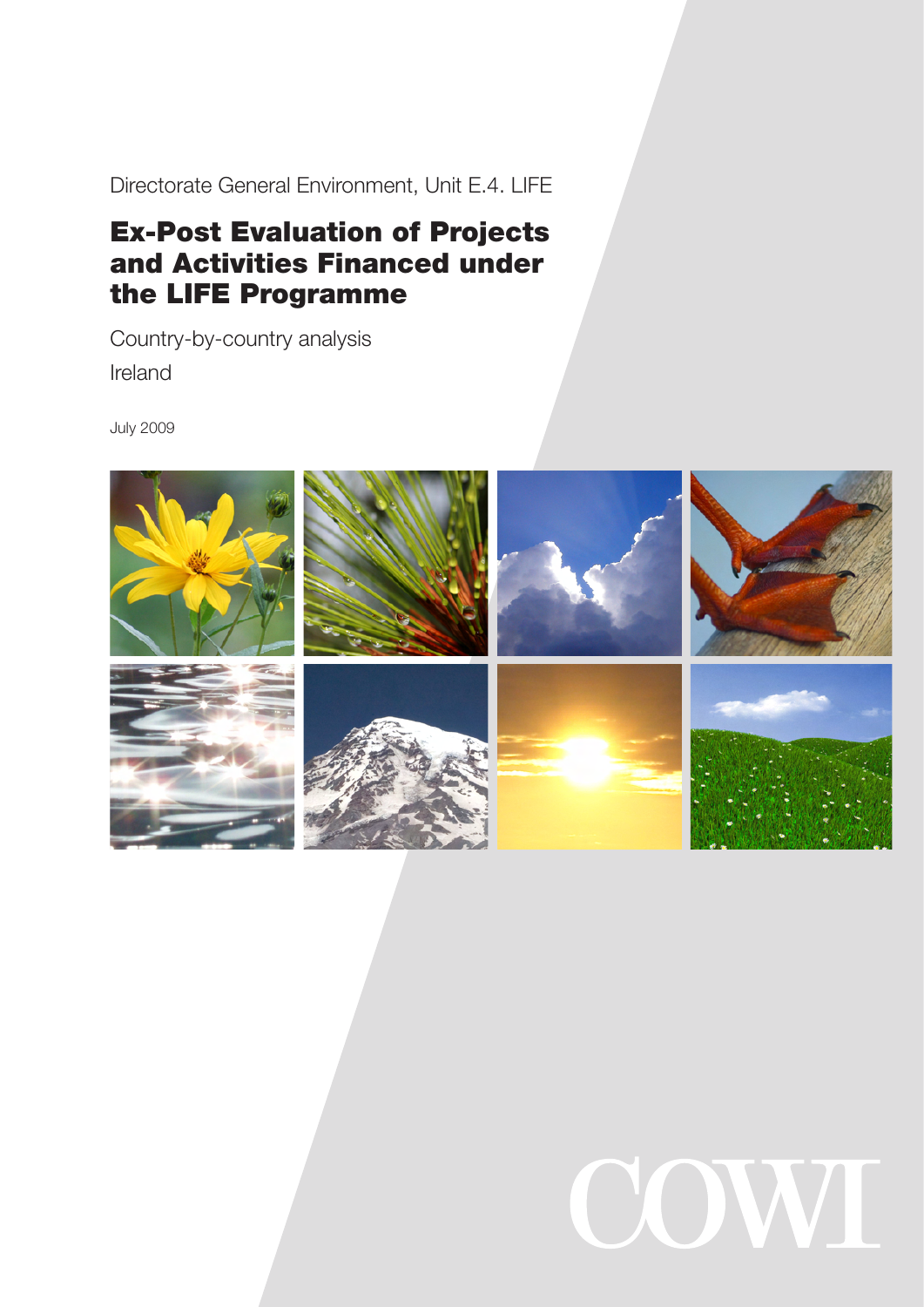

**COWI A/S** 

**Parallelvej 2 DK-2800 Kongens Lyngby Denmark** 

**Tel +45 45 97 22 11 Fax +45 45 97 22 12 www.cowi.com** 

Directorate General Environment, Unit E.4. LIFE

# Ex-Post Evaluation of Projects and Activities Financed under the LIFE Programme

Country-by-country analysis

Ireland

July 2009

Document no. 7-3 Ireland Version 1 Date of issue July.2009 Prepared BIM, IL Checked BIM, TIH, IL Approved BIM

This report has been prepared as a result of an independent evaluation by COWI being contracted by the Directorate General Environment

**The views expressed are those of the Consultant and do not necessarily reflect those of the European Commission.**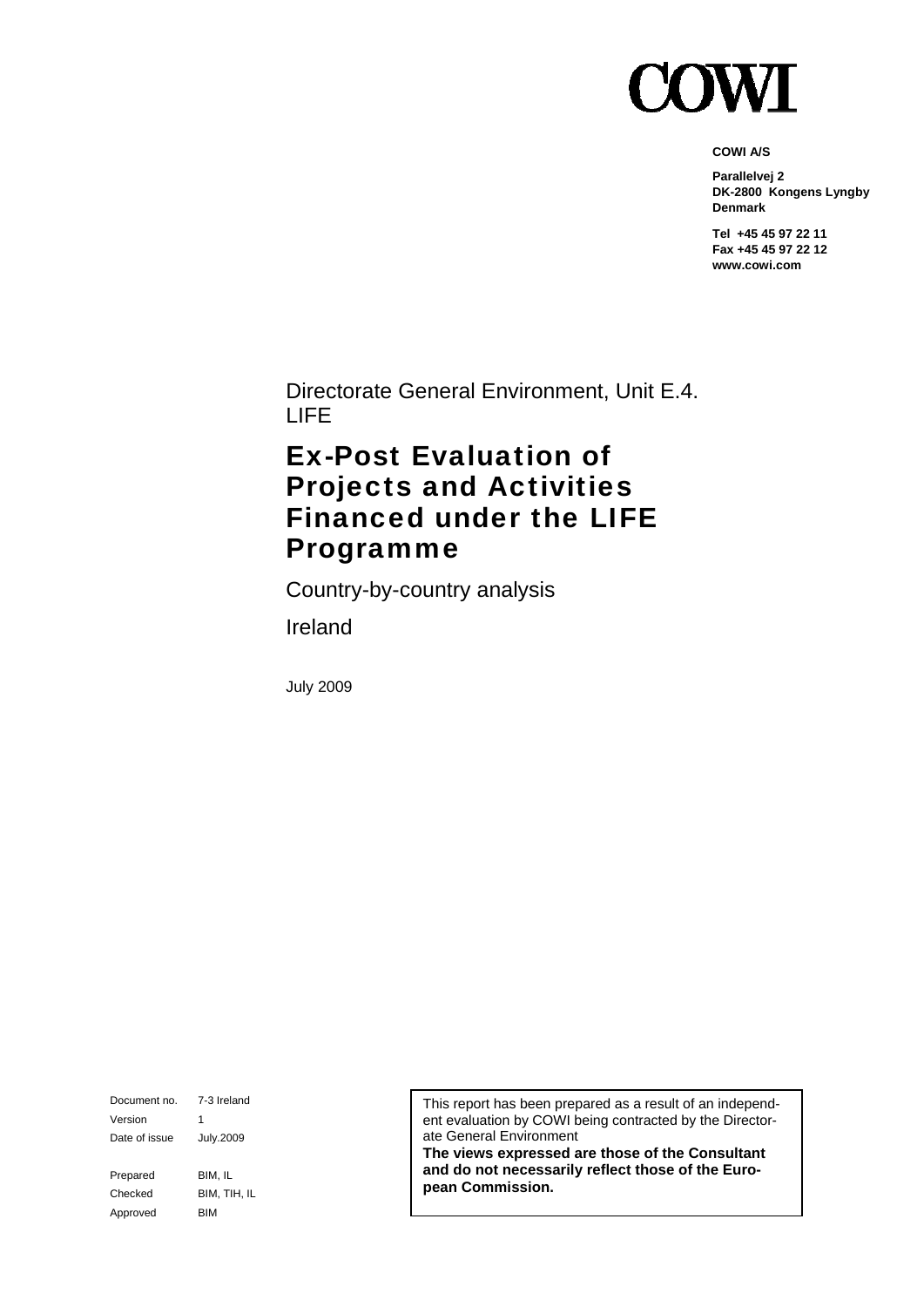### Table of Contents

| 1              | <b>Executive summary</b>                     | $\overline{2}$ |
|----------------|----------------------------------------------|----------------|
| $\mathbf{2}$   | <b>Introduction</b>                          | $\overline{2}$ |
| 3              | <b>Environmental policy overview</b>         | $\mathbf{2}$   |
| 4              | Overview of LIFE projects in Ireland         | 3              |
| 5              | <b>Effects of projects implemented</b>       | 3              |
| 5.1            | Results and impacts for Nature projects      | 3              |
| 5.2            | Results and impacts for Environment projects | 4              |
| 6              | The effectiveness of projects                | 4              |
| $\overline{7}$ | The sustainability of projects               | 5              |
| 8              | The utility of projects                      | 5              |

# Table of Appendices

| Appendix 1 | Comprehensive overview of LIFE Projects in Ireland     |
|------------|--------------------------------------------------------|
| Appendix 2 | Summary tables on LIFE Environment projects in Ireland |
| Appendix 3 | Summary tables on LIFE Nature projects in Ireland      |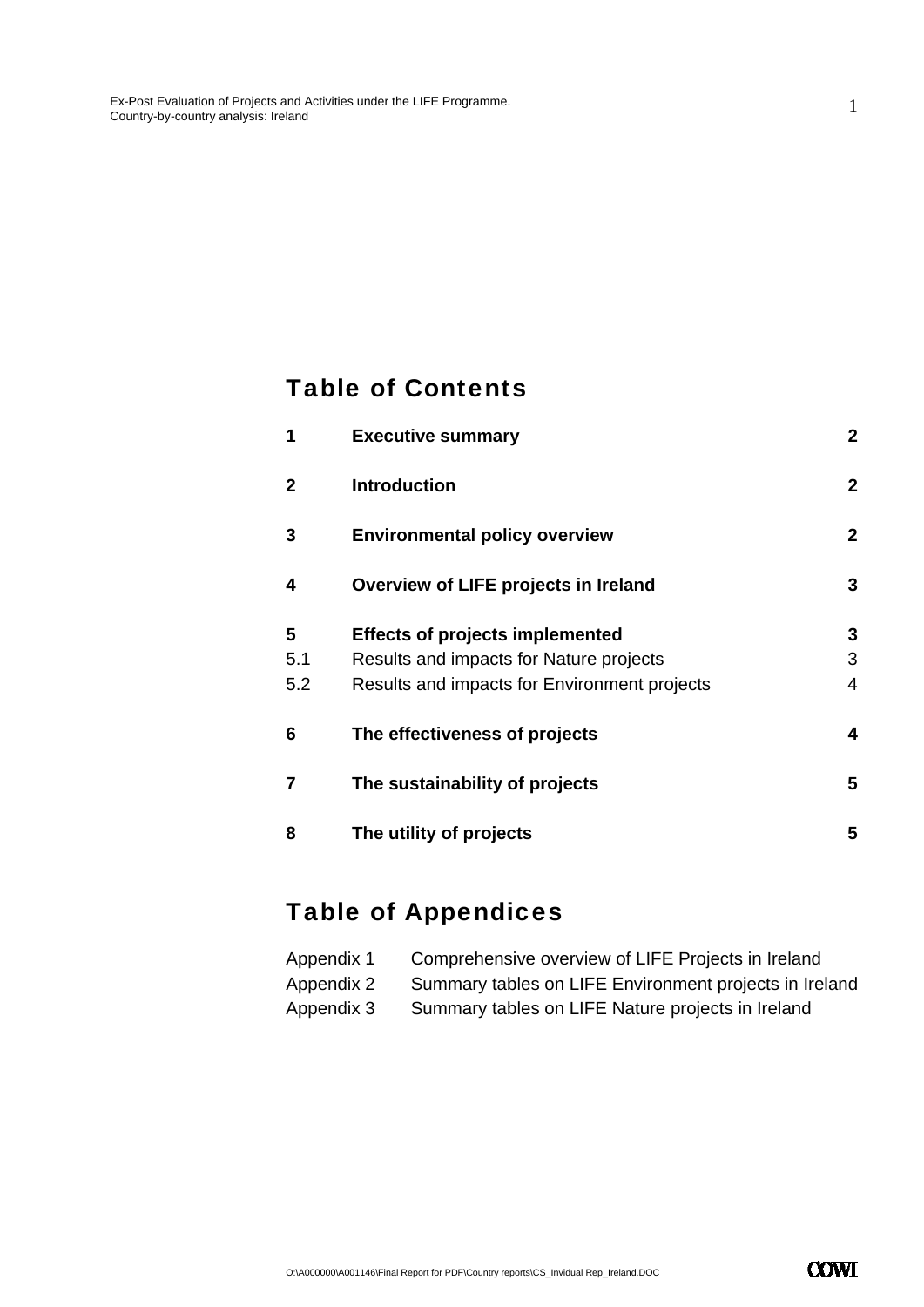### **1 Executive summary**

Ireland has been involved in the LIFE programme since LIFE I. A total of 48 projects have been financed since the UK's participation in LIFE, of which 25 projects (17 Environment and eight Nature) fall within the period covered by this evaluation (1996 to 2006). Of these five (four Nature and one Environment) were still ongoing in 2008. Irish LIFE projects generally attain the expected results and are technically viable. The majority have addressed a variety of environmental and conservation priorities that find a context in the national and EU strategic frameworks, including habitat conservation and management, and offsetting negative suburban impacts on the environment in times of significant economic growth.

### **2 Introduction**

This country report on the implementation of the LIFE Programme in Ireland is part of the overall ex-post evaluation of the LIFE Programme. The evaluation was commissioned in July 2008 and covers all LIFE projects initiated in the period 1996-2006. The overall objective of the evaluation is to assess the relevance and impact of the activities and projects financed under the LIFE Programme. The evaluation comprises country studies in all Member States except Bulgaria, which has never had any LIFE projects. This report documents the analysis carried out concerning the implementation of the LIFE Programme in Ireland. The ex-post evaluation focuses on assessing the effect of the LIFE Programme on Europe's nature and environment through looking at results and impacts of LIFE projects implemented under the Nature (NAT) and Environment (ENV) components. The results and impacts have further been assessed along three main evaluation criteria:

- Effectiveness, i.e. the extent to which planned objectives have been reached;
- Sustainability, i.e. the extent to which positive impacts have continued or are likely to continue;
- Utility, i.e. the extent to which impacts address key environmental needs and priorities in the EU and for the stakeholders concerned.

### **3 Environmental policy overview**

Making Ireland's Development Sustainable (2002) is a five-year review of the original 1997 strategy, and takes account of the country's earlier significant economic growth, and changing population, consumption and settlement patterns. Overall strategic policy priorities directly related to environment and nature comprise reducing eutrophication of inland waters, protecting the urban environment particularly from transport-related pressures, controlling greenhouse gas emissions and biodiversity and natural resource protection. The sustainable development strategy is drawn up in the context of the  $6<sup>th</sup>$  EAP, and its key environmental priorities.

The National Biodiversity Plan addresses the pressures of human influence on Ireland's biodiversity, and acknowledges the need to combine efforts with a nature conservation policy and the issues of general heritage. With regard to environment and health, the strategy targets water quality, and while it is building on recorded improvements in river and bathing water, it equally prioritises local contamination of groundwater and the tendency to eutrophication of tidal waters. Reference to the EU Water Framework Directive is paramount.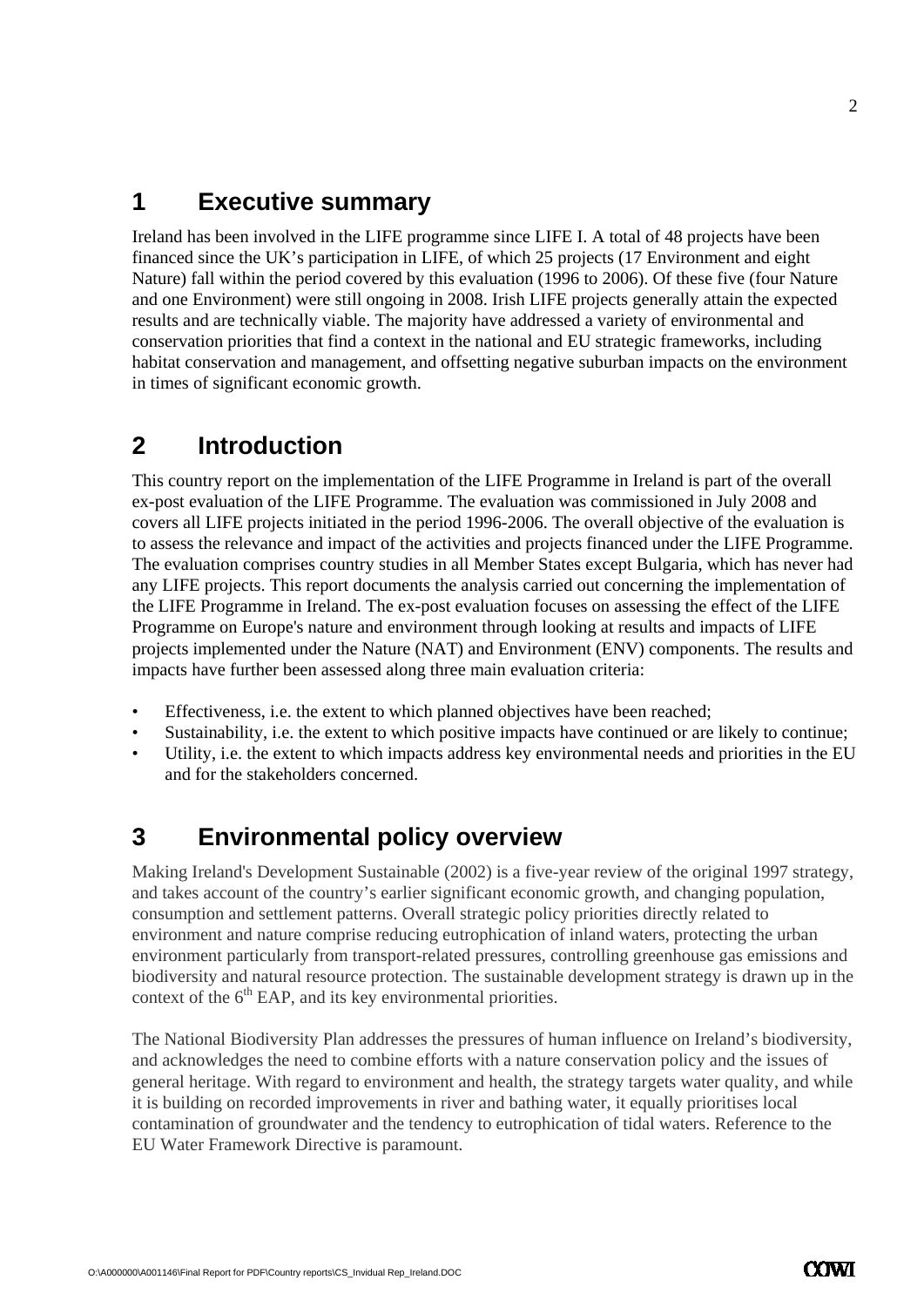## **4 Overview of LIFE projects in Ireland**

In the period 1996 to 2006, the LIFE Programme has co-financed 25 projects in Ireland including eight Nature projects and 17 Environment projects. A full overview table of the projects is provided in Appendix 1. Table 4.1 provides a brief summary of the projects. This is supplemented with additional summary tables in Appendix 2 and Appendix 3.

|             | Number of<br>projects | Total LIFE contribu-<br>tion (million EUR) | Main themes cov-<br>ered'            | Average LIFE con-<br>tribution per project<br>(million EUR) | Average project<br>duration (years) |
|-------------|-----------------------|--------------------------------------------|--------------------------------------|-------------------------------------------------------------|-------------------------------------|
| Environment | 17                    | 10.2                                       | Natural resources<br>and waste (65%) | 0.6                                                         | 3.8                                 |
| Nature      |                       | 11.8                                       | Habitats (63%)                       | 1.5                                                         | 4.8                                 |

*Table 4.1 Overview of LIFE projects 1996-2006 in Ireland* 

Source: BUTLER

The **LIFE Environment** projects co-financed by the LIFE Programme targeted innovation and demonstration technologies in various fields such as emissions, energy recovery, and waste. Projects also focused on improving urban environments. Common project beneficiary types include local authorities and SMEs, which accounted for nine projects in total.

The **LIFE Nature** projects co-financed by the LIFE Programme during 1996-2006 comprise habitat conservation and management, SACs and SPAs management and monitoring, plus wetlands, bogs and woodland protection. The average commitment per project of approximately EUR 1.5 million was nearly twice the overall LIFE average. Project beneficiary types comprise NGOs, public enterprises and national authorities, which nearly claim an equal share of projects, for eight projects in total.

## **5 Effects of projects implemented**

#### **5.1 Results and impacts for Nature projects**

LIFE Nature projects have primarily focused on site restoration and management, with emphasis on blanket bog, raised bog habitats, farmland and various types of woodland. General observations on LIFE Nature results and impact are difficult to make however as sources provided limited information for evaluation findings. Based on project studies and interviews with focal points and project managers, it is estimated that 4,900 hectares of Natura 2000 area in Ireland has been affected by LIFE. Project results have positively fed into the implementation of the Rural Environment Protection Scheme (REPS), by demonstrating cost efficiency of small-scale project activities and enhancing farmer ownership of agri-environmental improvements. LIFE Nature projects also targeted species with good results: Increased breeding and winter populations have been observed for Annex I birds, and an increased survival rate for the golden eagle. The management capacity of

-

3

 $1$  For the purpose of this evaluation, the LIFE projects were categorised according to the thematic structure of the LIFE+ Programme (ref. Regulation EC No. 614/2007, Annex II). The themes included for LIFE Nature: Habitat Directive, Birds Directive and Biodiversity. For LIFE Environment: Climate change, air, water, soil, forests, natural resources and waste, chemicals, urban environment, strategic approaches.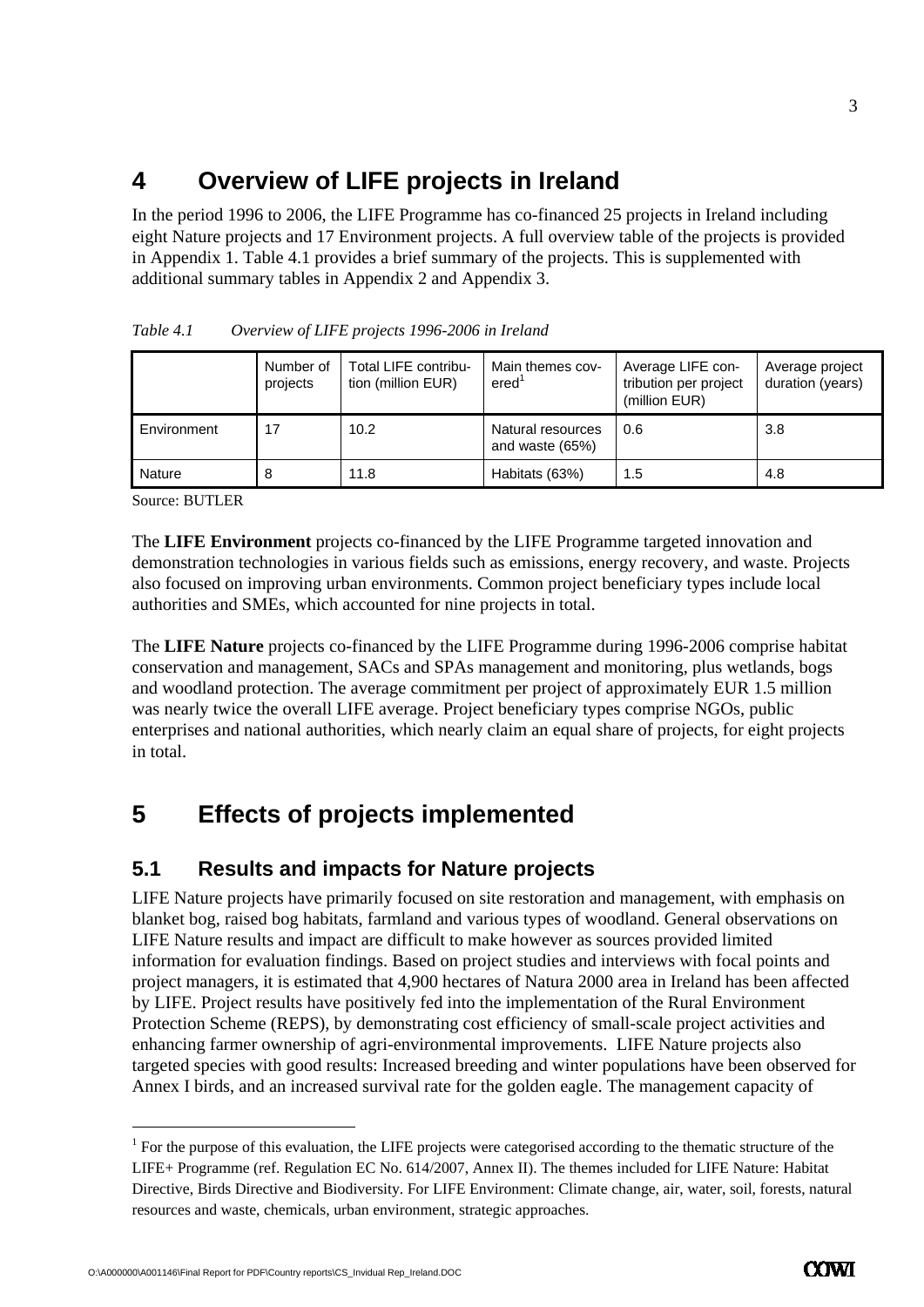Natura 2000 has increased with LIFE Nature project outputs. A significant contribution to this has been made by an effective participatory approach of the local communities and stakeholders. A number of Nature projects have successfully integrated the replication potential of previous LIFE Nature projects in Ireland and the UK (e.g. bog restoration and SPA management planning). Yet public awareness and dissemination of LIFE Nature project outcomes have not been optimal, often due to limited time and resources.

#### **5.2 Results and impacts for Environment projects**

LIFE Environment projects have developed new emission and energy technologies and approaches to waste recovering and recycling. General observations on LIFE Environment results and impact are difficult to make however, as sources provided limited information for evaluation findings. Systems to increase  $SO<sub>2</sub>$  removal and chemical use savings have proven effective. Coastal zone and suburban environmental management have been strengthened, with follow up provided to strategy recommendations. The environmental burden represented by the diary and farming sectors has been reduced, with less waste spread on agricultural land. Overall technical viability has been good. Concrete environmental improvements were achieved as a result of suburban participatory environmental planning, underlining the capacity of demonstrating a local Agenda 21 approach through effective involvement of local communities in environmental planning.

## **6 The effectiveness of projects**

Effectiveness can be assessed at two levels: the project level, which compares achievements with project objectives, and at programme level, which compares achievements with LIFE Programme  $objectives.<sup>2</sup>$ 

The project-level effectiveness of **LIFE Environment** projects is assessed as medium. The majority of projects have contributed to the development of innovative and integrated techniques and methods, but rarely were project results adequately disseminated at national or international level. Projects often heavily relied on significant stakeholder participation and engagement, which proved essential to meet ambitious project goals. Innovative and bottom-up approaches have led to engaging community groups in suburban environmental planning, testing new participatory approaches to benefit conservation and awareness of the suburban (and coastal) environmental context.

**LIFE Nature** projects were able to effectively contribute to the Birds and Habitats Directives. Instrumental in their success has been the degree to which projects have successfully contributed to changing mindsets and engendering a prioritisation that favours conservation amongst community groups. LIFE Nature achieved a majority of targets and contributed to the conservation of habitats designated under the Habitat Directive, and provided innovative ways that allowed an empowerment, previously not seen, of local stakeholders most directly concerned with the habitat, in this case the farming community.

-

4

<sup>&</sup>lt;sup>2</sup> Specific objective for: LIFE Nature: to contribute to the implementation of Council Directive 79/409/EEC (Birds Directive) and Council Directive 92/43/EEC (Habitats Directive); LIFE Environment: to contribute to the development of innovative and integrated techniques and methods and to the further development of Community environmental policy.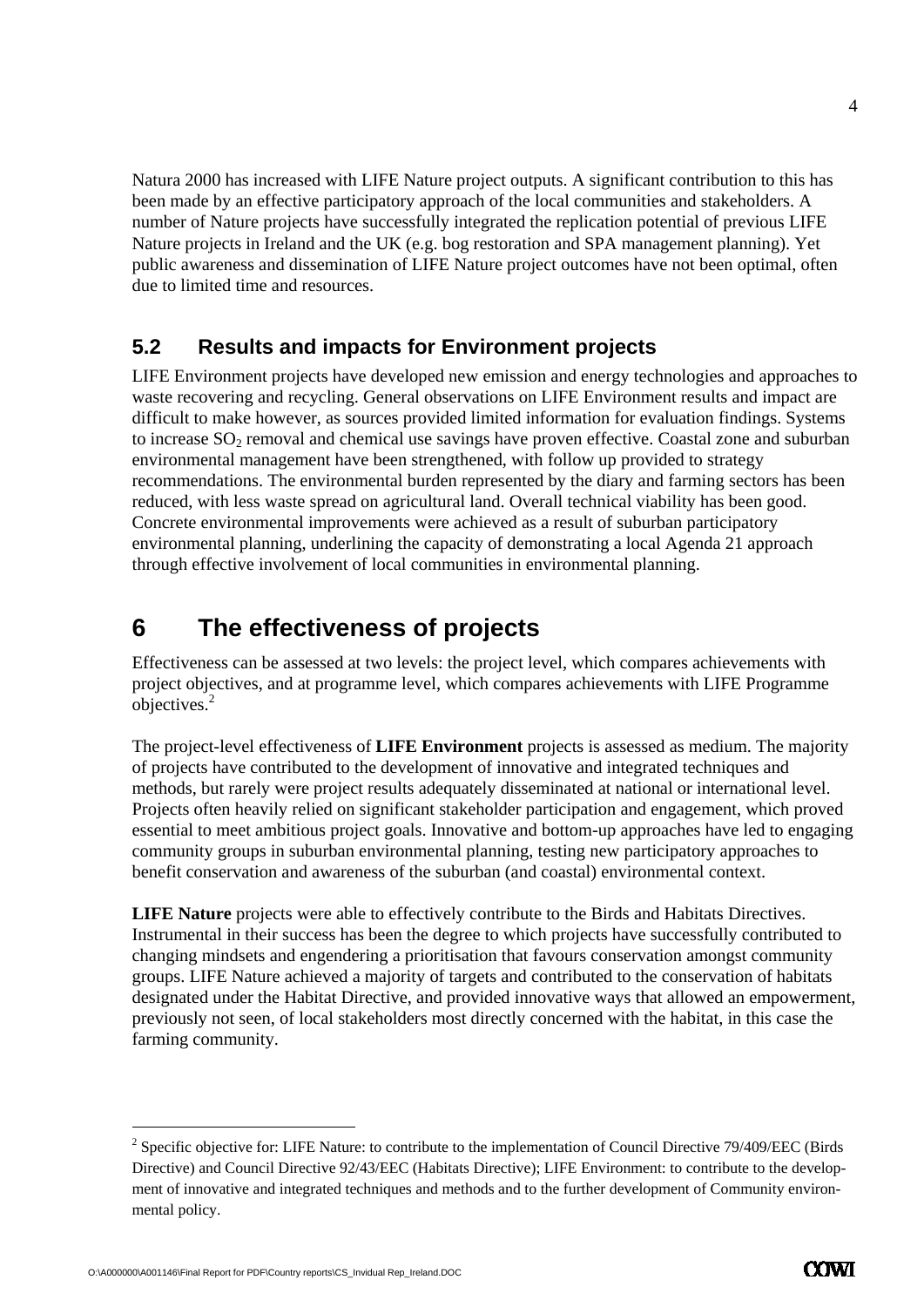## **7 The sustainability of projects**

**LIFE Environment** projects have achieved a medium degree of sustainability, yet this often depended on the type of project output. Tangible project outcomes generated greater sustainability than process-oriented ones. Local Planning Groups introduced new participatory methods for suburban environmental planning, integrating local knowledge into formal planning structures. At the same time, staff continuity at the time of project completion has proven crucial: maintaining enthusiasm and capacity very significantly contributed to rendering project outcomes sustainable.

**LIFE Nature** projects had NGOs, public enterprises and national authorities as lead partners, and medium sustainability has been achieved as projects have been able to maintaining momentum after completion by securing continued staff mobilisation and institutional arrangements to pursue the use of project outputs. Despite a generally strong ownership of project objectives by stakeholders, facilitating sustainability, the provision of follow up funding has proven to be the single most important element to guarantee sustained project outputs, yet this has only happened occasionally.

## **8 The utility of projects**

Irish LIFE projects have been relevant to many of the objectives and provisions in the  $6<sup>th</sup> EAP$ . **LIFE Environment** projects have contributed to meeting provisions in EC Directives, particularly in the areas of waste, industry and product policy, and air. A number of Environment project have also contributed to furthering Agenda 21. **LIFE Nature** projects comprised objectives that are coherent with Irish conservation priorities, and have often motivated national authorities to pursue Natura 2000 objectives, thus providing a positive impetus to the designation process, but gaps have occured where national authorities did not complete formalisation of the process. LIFE Nature has contributed to demonstrating that a pro-active approach in managing Habitat-designated areas is possible and productive. Coastal habitats contained in the Habitat and Birds Directive have been addressed in terms of enhanced suburban planning with the participation of local community groups and stakeholders, with the backing of local authorities and elected representatives. LIFE financing is predominantly seen as pivotal, in that it has allowed project beneficiaries to do more and reach out further than working solely with their own means.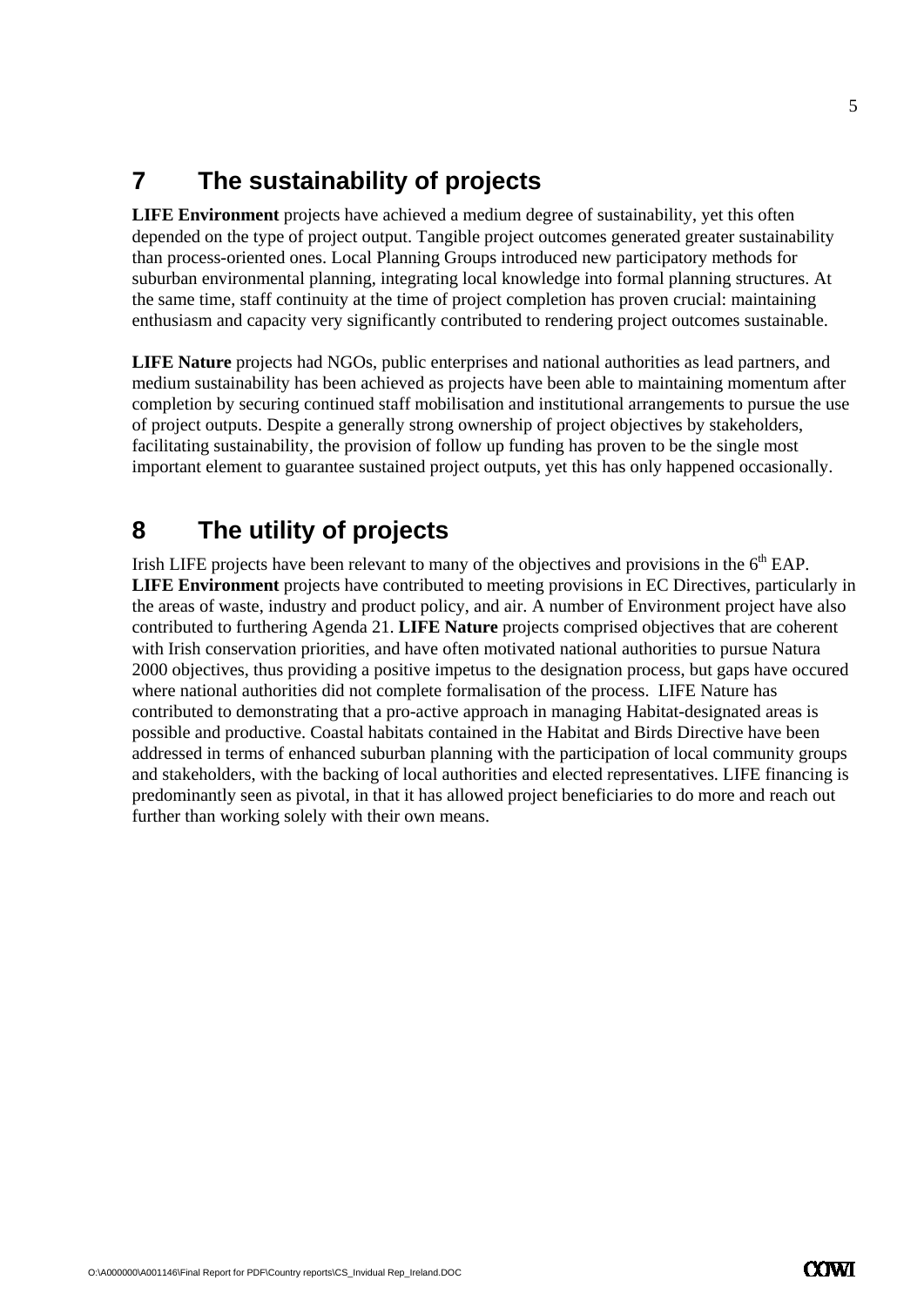### **Appendix 1 Comprehensive overview of LIFE Projects in Ireland**

In connection with the ex-post evaluation, data was extracted from the BUTLER database of the LIFE Unit. Table 1 and Table 2 below provide an overview of the information available on each project as well as the LIFE+ theme attached by the evaluation team to the project. The budget figures for LIFE co-financing do not necessarily correspond to the actual payments made.

| Id.                      | <b>Title</b>                                                                                                     | <b>LIFE</b><br>generation | <b>Funding</b><br>year | <b>Start</b><br>vear | End<br>year | <b>Total</b><br>budget<br>(EUR) | LIFE co-<br>financing<br>budget<br>(EUR) | <b>Beneficiary</b><br>type  | <b>International</b><br>partners<br>(yes/no) | LIFE+<br>theme                      |
|--------------------------|------------------------------------------------------------------------------------------------------------------|---------------------------|------------------------|----------------------|-------------|---------------------------------|------------------------------------------|-----------------------------|----------------------------------------------|-------------------------------------|
| LIFE96<br>ENV/IRL/000091 | Development and demonstration<br>of an integrated Emission Control<br>System                                     | LIFE II                   | 1996                   | 1996                 | 2000        | 853,238                         | 359,258                                  | International<br>enterprise | No                                           | Air                                 |
| LIFE96<br>ENV/IRL/000098 | The Treatment of Landfill<br>Leachate Using Peat                                                                 | LIFE II                   | 1996                   | 1997                 | 2001        | 776,254                         | 318,467                                  | Local authority             | No                                           | Natural re-<br>sources and<br>waste |
| LIFE97<br>ENV/IRL/000209 | The Development of a consensus<br><b>Based Integrated Coastal Zone</b><br>Management Strategy for Bantry<br>Bay. | LIFE II                   | 1997                   | 1997                 | 2001        | 846,090                         | 351,624                                  | Local authority             | No                                           | Soil                                |
| LIFE97<br>ENV/IRL/000213 | Development of a sustainable<br>management strategy for packag-<br>ing and packaging waste indus-<br>try.        | LIFE II                   | 1997                   | 1997                 | 2001        | 1,574,367                       | 657,292                                  | Public enter-<br>prise      | <b>Yes</b>                                   | Natural re-<br>sources and<br>waste |
| LIFE97<br>ENV/IRL/000224 | Dublin City Eco Zone                                                                                             | LIFE II                   | 1997                   | 1997                 | 1999        | 524,789                         | 223,035                                  |                             | <b>No</b>                                    | Urban envi-<br>ronment              |
| LIFE98<br>ENV/IRL/000487 | Demonstrating the feasibility to<br>recover and reuse complex waste<br>solvent streams                           | LIFE II                   | 1998                   | 1998                 | 2000        | 10,840,027                      | 1,296,018                                | International<br>enterprise | No                                           | Natural re-<br>sources and<br>waste |
| LIFE98<br>ENV/IRL/000495 | Recovering and recycling con-<br>struction and demolition waste                                                  | LIFE II                   | 1998                   | 1998                 | 2003        | 2,330,966                       | 563,179                                  | Local authority             | No                                           | Natural re-<br>sources and<br>waste |

*Table 2 Overview of LIFE Environment Projects in Ireland*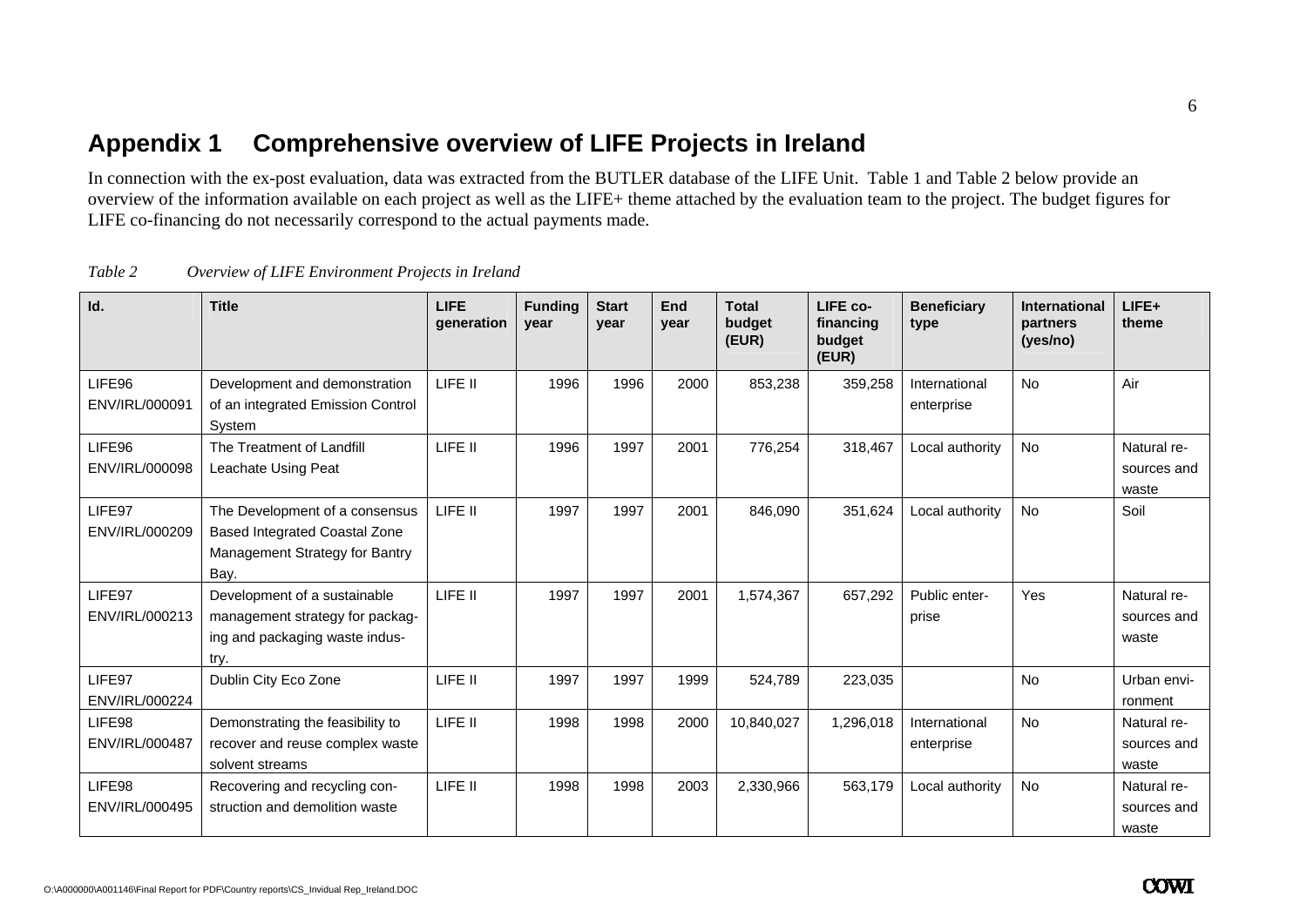| Id.                      | <b>Title</b>                                                                                                                             | <b>LIFE</b><br>generation | <b>Funding</b><br>year | <b>Start</b><br>year | End<br>year | <b>Total</b><br>budget<br>(EUR) | LIFE co-<br>financing<br>budget<br>(EUR) | <b>Beneficiary</b><br>type  | International<br>partners<br>(yes/no) | LIFE+<br>theme                      |
|--------------------------|------------------------------------------------------------------------------------------------------------------------------------------|---------------------------|------------------------|----------------------|-------------|---------------------------------|------------------------------------------|-----------------------------|---------------------------------------|-------------------------------------|
| LIFE99<br>ENV/IRL/000605 | <b>Environmental Sustainability</b><br>through solvent and energy re-<br>covery technologies                                             | LIFE II                   | 1999                   | 1999                 | 2003        | 1,884,084                       | 468,090                                  | International<br>enterprise | No                                    | Natural re-<br>sources and<br>waste |
| LIFE99<br>ENV/IRL/000610 | Spatial and Community Environ-<br>mental Management Systems in<br>Action                                                                 | LIFE II                   | 1999                   | 1999                 | 2003        | 641,378                         | 315,935                                  |                             | <b>No</b>                             | Strategic<br>Approaches             |
| LIFE99<br>ENV/IRL/000611 | A.N.S.W.E.R (A New Solid Waste<br><b>Environmental Response)</b>                                                                         | LIFE II                   | 1999                   | 1999                 | 2003        | 973,043                         | 431,034                                  | Local authority             | No                                    | Natural re-<br>sources and<br>waste |
| LIFE99<br>ENV/IRL/000612 | Suburban Environmental Man-<br>agement: a Participatory Ap-<br>proach (SEMPA)                                                            | LIFE II                   | 1999                   | 1999                 | 2003        | 547,594                         | 267,835                                  | Local authority             | <b>No</b>                             | Urban envi-<br>ronment              |
| LIFE00<br>ENV/IRL/000756 | The application of Environmental<br>Performance Evaluation and<br>EMS to achieve and report re-<br>gional environmental improve-<br>ment | LIFE II                   | 2000                   | 2000                 | 2003        | 2,415,910                       | 1,152,443                                | <b>SME</b>                  | Yes                                   | Strategic<br>Approaches             |
| LIFE00<br>ENV/IRL/000764 | Project HEATSUN - Community-<br>Based Action for Prevention, Re-<br>use and Recycling of Waste Elec-<br>trical and Electronic Equipment  | LIFE II                   | 2000                   | 2001                 | 2007        | 1,485,784                       | 737,294                                  |                             | <b>No</b>                             | Natural re-<br>sources and<br>waste |
| LIFE03<br>ENV/IRL/000312 | Development of a Processing<br>Plant for Recycling of Duck Slurry                                                                        | LIFE III                  | 2003                   | 2003                 | 2006        | 1,601,300                       | 490,000                                  | <b>SME</b>                  | No                                    | Natural re-<br>sources and<br>waste |
| LIFE05<br>ENV/IRL/000500 | Design for Environmental Com-<br>pliance in the Automotive Supply<br>Chain                                                               | LIFE III<br>Extension     | 2005                   | 2005                 | 2008        | 929,118                         | 464,500                                  | Research insti-<br>tutions  | <b>No</b>                             | Natural re-<br>sources and<br>waste |
| LIFE05<br>ENV/IRL/000501 | Manufacture of Composite Pallet<br>Blocks using Waste Wood and<br><b>Tyre-Derived Materials</b>                                          | LIFE III<br>Extension     | 2005                   | 2005                 | 2010        | 5,020,144                       | 1,175,000                                | <b>SME</b>                  | No                                    | Natural re-<br>sources and<br>waste |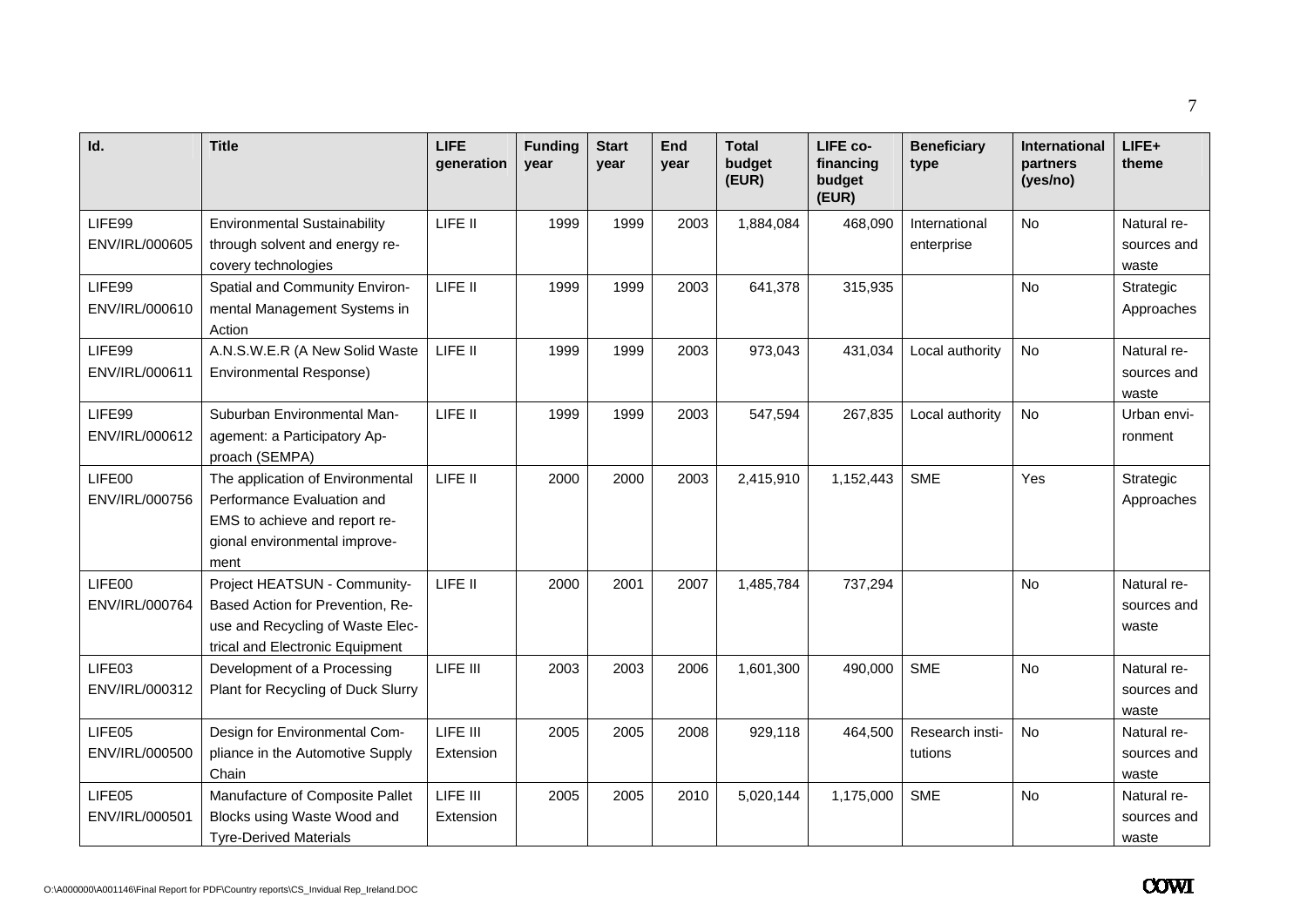| Id.                      | <b>Title</b>                              | <b>LIFE</b><br>generation | <b>Funding</b><br>year | <b>Start</b><br>year | <b>End</b><br>year | <b>Total</b><br>budget<br>(EUR) | LIFE co-<br>financing<br>budget<br>(EUR) | <b>Beneficiary</b><br>type | <b>International</b><br>partners<br>(yes/no) | LIFE+<br>theme                      |
|--------------------------|-------------------------------------------|---------------------------|------------------------|----------------------|--------------------|---------------------------------|------------------------------------------|----------------------------|----------------------------------------------|-------------------------------------|
| LIFE06<br>ENV/IRL/000532 | Recovery of Clean Wood from<br>Dirty Wood | LIFE III<br>Extension     | 2006                   | 2006                 | 2010               | 3,323,864                       | 947,300                                  | <b>SME</b>                 | No                                           | Natural re-<br>sources and<br>waste |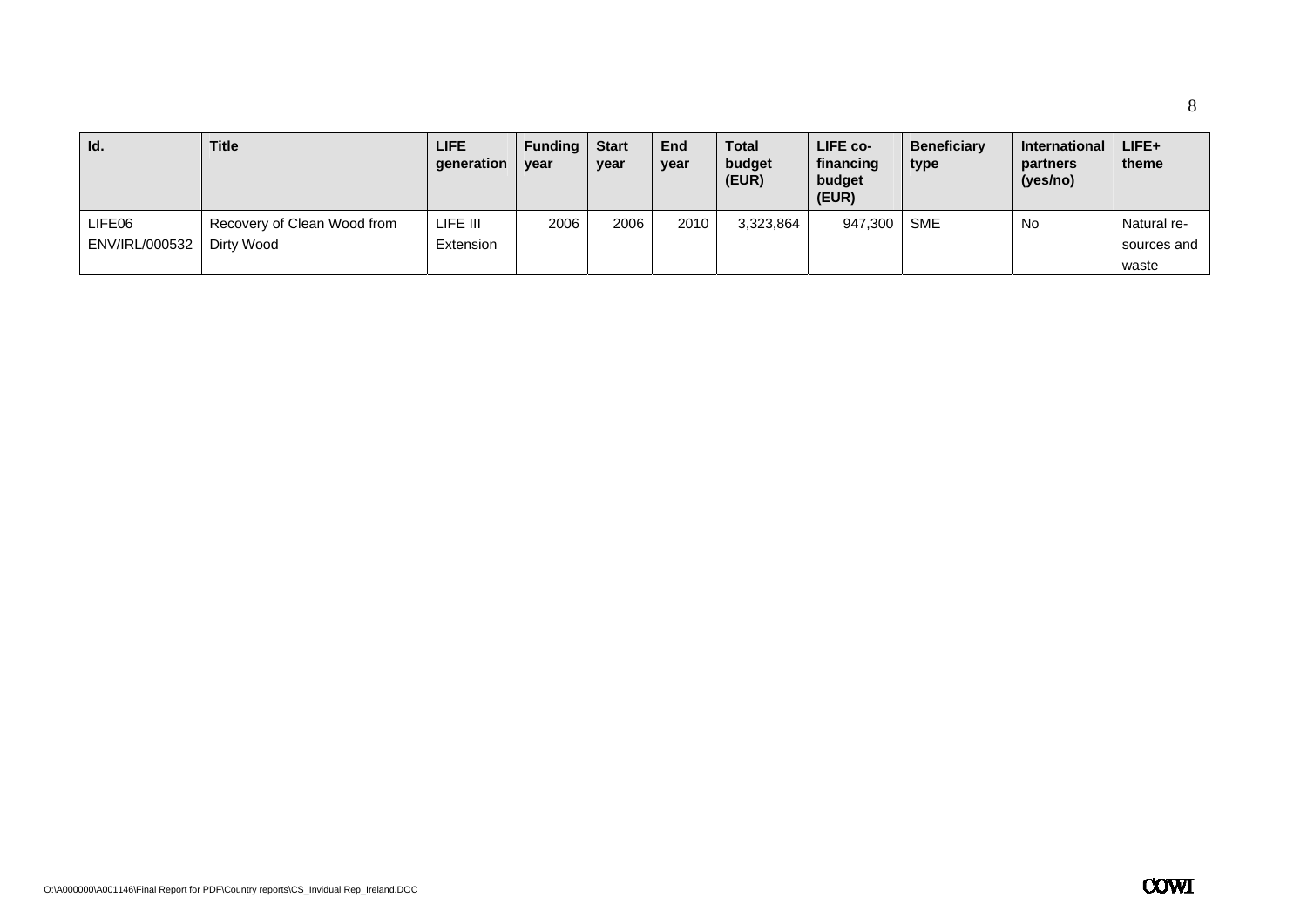| Table 3 |  | Overview of LIFE Nature Projects in Ireland |
|---------|--|---------------------------------------------|
|         |  |                                             |

| Id.                                  | <b>Title</b>                                                                                                  | <b>LIFE</b><br>qeneration | <b>Funding</b><br>year | <b>Start</b><br>year | End<br>year | <b>Total</b><br>budget<br>(EUR) | LIFE co-<br>financing<br>(EUR) | <b>Beneficiary</b><br>type | <b>International</b><br>partners<br>(yes/no) | <b>Directive</b><br>(Birds.<br>Habitats) or<br>biodiversity |
|--------------------------------------|---------------------------------------------------------------------------------------------------------------|---------------------------|------------------------|----------------------|-------------|---------------------------------|--------------------------------|----------------------------|----------------------------------------------|-------------------------------------------------------------|
| LIFE96<br>NAT/IRL/003240             | Management planning, monitor-<br>ing, auditing of management and<br>land acquisition for SPAs in Ire-<br>land | LIFE II                   | 1996                   | 1997                 | 2000        | 4,882,176                       | 1,513,475                      | National au-<br>thority    | <b>No</b>                                    | <b>Birds</b>                                                |
| LIFE00<br>NAT/IRL/007128             | Restoration Management for An-<br>nex I Birds at Termoncarragh<br>Lake SPA                                    | LIFE II                   | 2000                   | 2001                 | 2006        | 787.117                         | 584,041                        | NGO-<br>Foundation         | <b>No</b>                                    | <b>Birds</b>                                                |
| LIFE00<br>NAT/IRL/007145             | The re-introduction of Golden<br>eagle into the Republic of Ireland                                           | LIFE II                   | 2000                   | 2001                 | 2006        | 309,217                         | 103,314                        | NGO-<br>Foundation         | <b>No</b>                                    | <b>Birds</b>                                                |
| LIFE <sub>02</sub><br>NAT/IRL/008490 | Restoring Active Blanket Bog in<br>Ireland                                                                    | LIFE III                  | 2002                   | 2002                 | 2008        | 4,195,693                       | 3,146,770                      | Public enter-<br>prise     | <b>No</b>                                    | <b>Habitats</b>                                             |
| LIFE03<br>NAT/IRL/000107             | Restoration and management of<br>the Murrough wetlands for Annex<br><b>I Habitats and Waterbirds</b>          | LIFE III                  | 2003                   | 2003                 | 2008        | 2,129,864                       | 1,597,398                      | NGO-<br>Foundation         | <b>No</b>                                    | <b>Habitats</b>                                             |
| LIFE04<br>NAT/IE/000121              | Restoring raised bogs in Ireland                                                                              | LIFE III                  | 2004                   | 2004                 | 2009        | 2,500,000                       | 1,875,000                      | Public enter-<br>prise     | <b>No</b>                                    | <b>Habitats</b>                                             |
| LIFE04<br>NAT/IE/000125              | Farming for conservation in the<br><b>Burren</b>                                                              | LIFE III                  | 2004                   | 2004                 | 2009        | 2,230,487                       | 1,672,865                      | National au-<br>thority    | <b>No</b>                                    | <b>Habitats</b>                                             |
| LIFE05<br>NAT/IRL/000182             | <b>Restoring Priority Woodland</b><br>Habitats in Ireland                                                     | LIFE III<br>Extension     | 2005                   | 2006                 | 2010        | 2,595,148                       | 1,304,861                      | Public enter-<br>prise     | <b>No</b>                                    | <b>Habitats</b>                                             |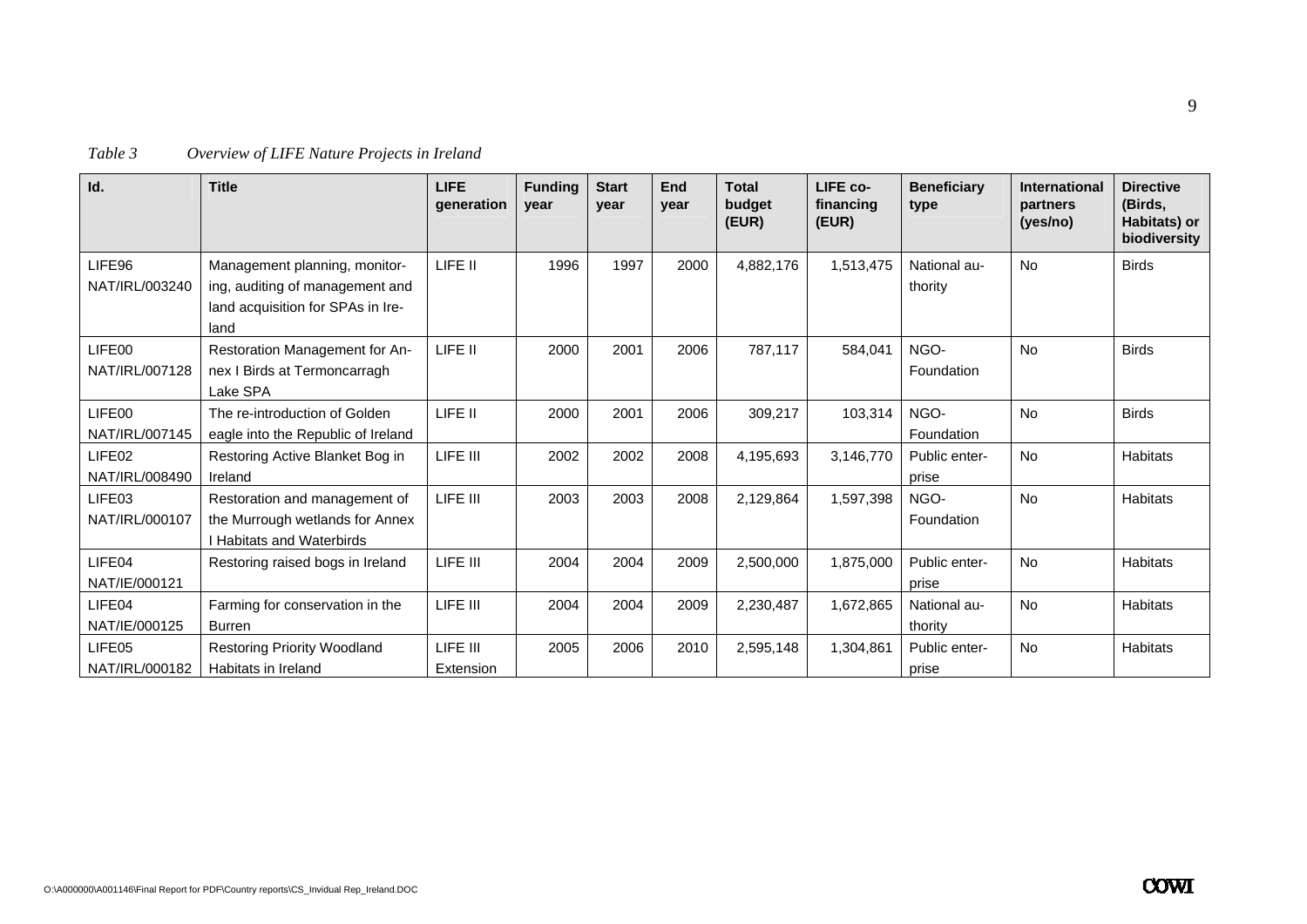#### **Appendix 2 Summary tables on LIFE Environment projects in Ireland**

| <b>Generation</b>                              | Year         | <b>Number of</b><br>projects | <b>Total budget</b><br>(EUR<br>million) | <b>Total LIFE</b><br>co-financing<br>budget (EUR<br>million) | Average<br>duration<br>(years) | Average<br><b>LIFE funding</b><br>per project<br>(EUR<br>million) |
|------------------------------------------------|--------------|------------------------------|-----------------------------------------|--------------------------------------------------------------|--------------------------------|-------------------------------------------------------------------|
| LIFE II                                        | 1996         | $\overline{2}$               | 1.6                                     | 0.7                                                          | 4.0                            | 0.3                                                               |
|                                                | 1997         | 3                            | 2.9                                     | 1.2                                                          | 3.3                            | 0.4                                                               |
|                                                | 1998         | $\overline{c}$               | 13.2                                    | 1.9                                                          | 3.5                            | 0.9                                                               |
|                                                | 1999         | $\overline{4}$               | 4.0                                     | 1.5                                                          | 4.0                            | 0.4                                                               |
|                                                | <b>Total</b> | 11                           | 21.8                                    | 5.3                                                          | 3.7                            | 0.5                                                               |
| LIFE III                                       | 2000         | $\overline{c}$               | 3.9                                     | 1.9                                                          | 4.5                            | 0.9                                                               |
|                                                | 2002         | $\pmb{0}$                    | 0.0                                     | 0.0                                                          | 0.0                            | 0.0                                                               |
|                                                | 2003         | $\mathbf{1}$                 | 1.6                                     | 0.5                                                          | 3.0                            | 0.5                                                               |
|                                                | 2004         | $\mathbf 0$                  | 0.0                                     | 0.0                                                          | 0.0                            | 0.0                                                               |
|                                                | <b>Total</b> | $\mathbf{3}$                 | 6                                       | $\mathbf{2}$                                                 | 4.0                            | 0.8                                                               |
| LIFE III<br>extension                          | 2005         | $\overline{c}$               | 5.9                                     | 1.6                                                          | 4.0                            | 0.8                                                               |
|                                                | 2006         | $\mathbf{1}$                 | 3.3                                     | 0.9                                                          | 4.0                            | 0.9                                                               |
|                                                | <b>Total</b> | 3                            | 9.3                                     | 2.6                                                          | 4.0                            | 0.9                                                               |
| <b>Grand total</b>                             |              | 17                           | 36.6                                    | 10.2                                                         | 3.8                            | 0.6                                                               |
| Comparative<br>figures for all<br>ENV projects |              | 1,076                        | 1,947.7                                 | 615.9                                                        | 3.3                            | 0.6                                                               |

*Table 4 Overview of LIFE ENV projects in Ireland by year, 1996-2006*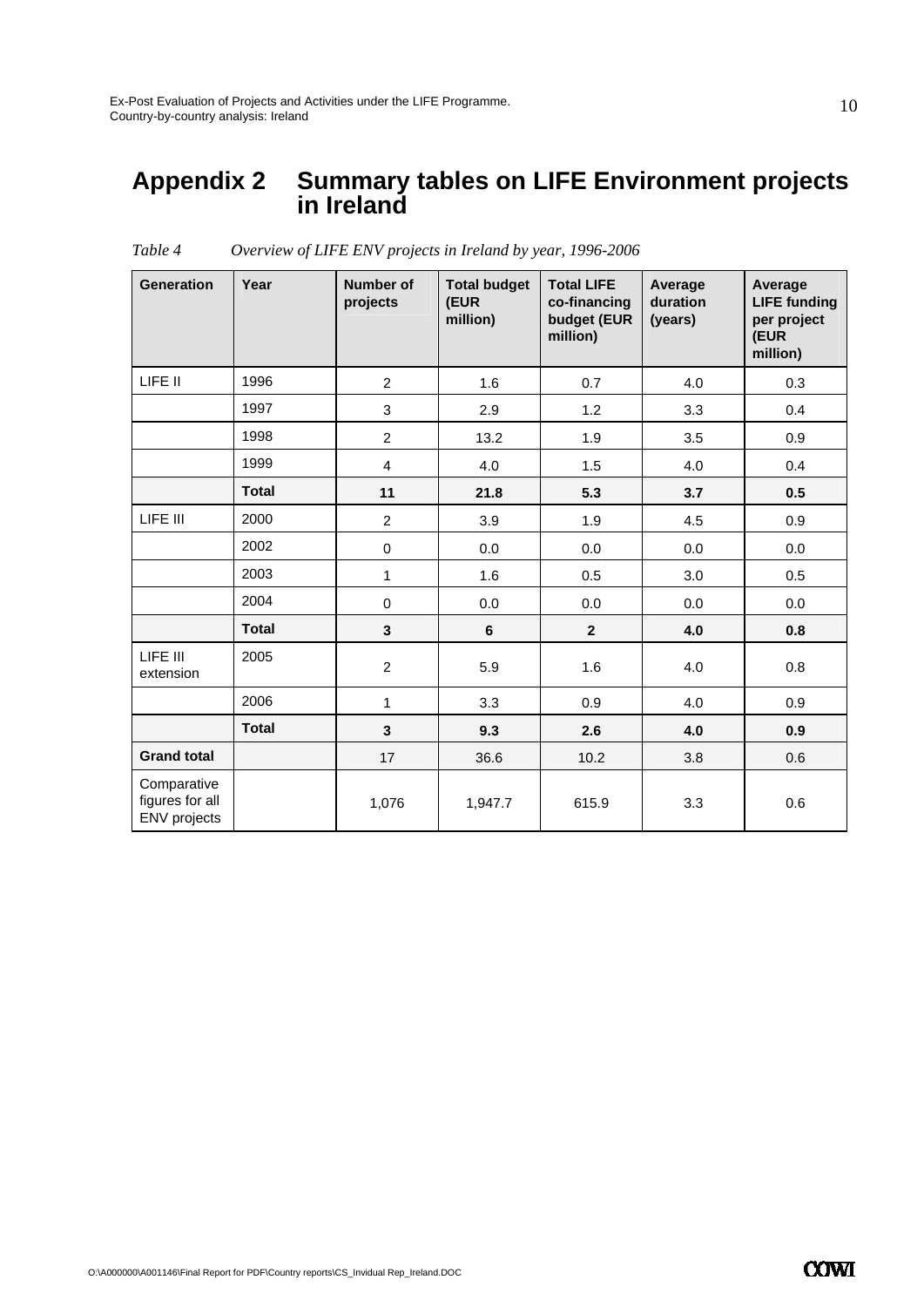Ex-Post Evaluation of Projects and Activities under the LIFE Programme. Country-by-country analysis: Ireland

| $LIFE+$ theme                  | No. of<br>projects | In $%$ of<br>total | Total<br>budget<br>(EUR<br>million) | In $%$ of<br>total | <b>LIFE</b><br>contribution<br>(EUR<br>million) | In % of<br>total |
|--------------------------------|--------------------|--------------------|-------------------------------------|--------------------|-------------------------------------------------|------------------|
| Climate change                 | 0                  | $0\%$              | 0.0                                 | $0\%$              | 0.0                                             | 0%               |
| Air                            | 1                  | 6%                 | 0.9                                 | 2%                 | 0.4                                             | 4%               |
| Water                          | 0                  | $0\%$              | 0.0                                 | $0\%$              | 0.0                                             | 0%               |
| Soil                           | 1                  | 6%                 | 0.8                                 | 2%                 | 0.4                                             | 3%               |
| <b>Forests</b>                 | 0                  | $0\%$              | 0.0                                 | 0%                 | 0.0                                             | 0%               |
| Natural resources and<br>waste | 11                 | 65%                | 30.7                                | 84%                | 7.5                                             | 74%              |
| Chemicals                      | $\mathbf 0$        | $0\%$              | 0.0                                 | 0%                 | 0.0                                             | 0%               |
| Urban environment              | 2                  | 12%                | 1.1                                 | 3%                 | 0.5                                             | 5%               |
| Strategic approaches           | 2                  | 12%                | 3.1                                 | 8%                 | 1.5                                             | 14%              |
| <b>Total</b>                   | 17                 | 100%               | 36.6                                | 100%               | 10.2                                            | 100%             |

*Table 5 Overview of LIFE ENV projects in Ireland 1996-2006 by theme*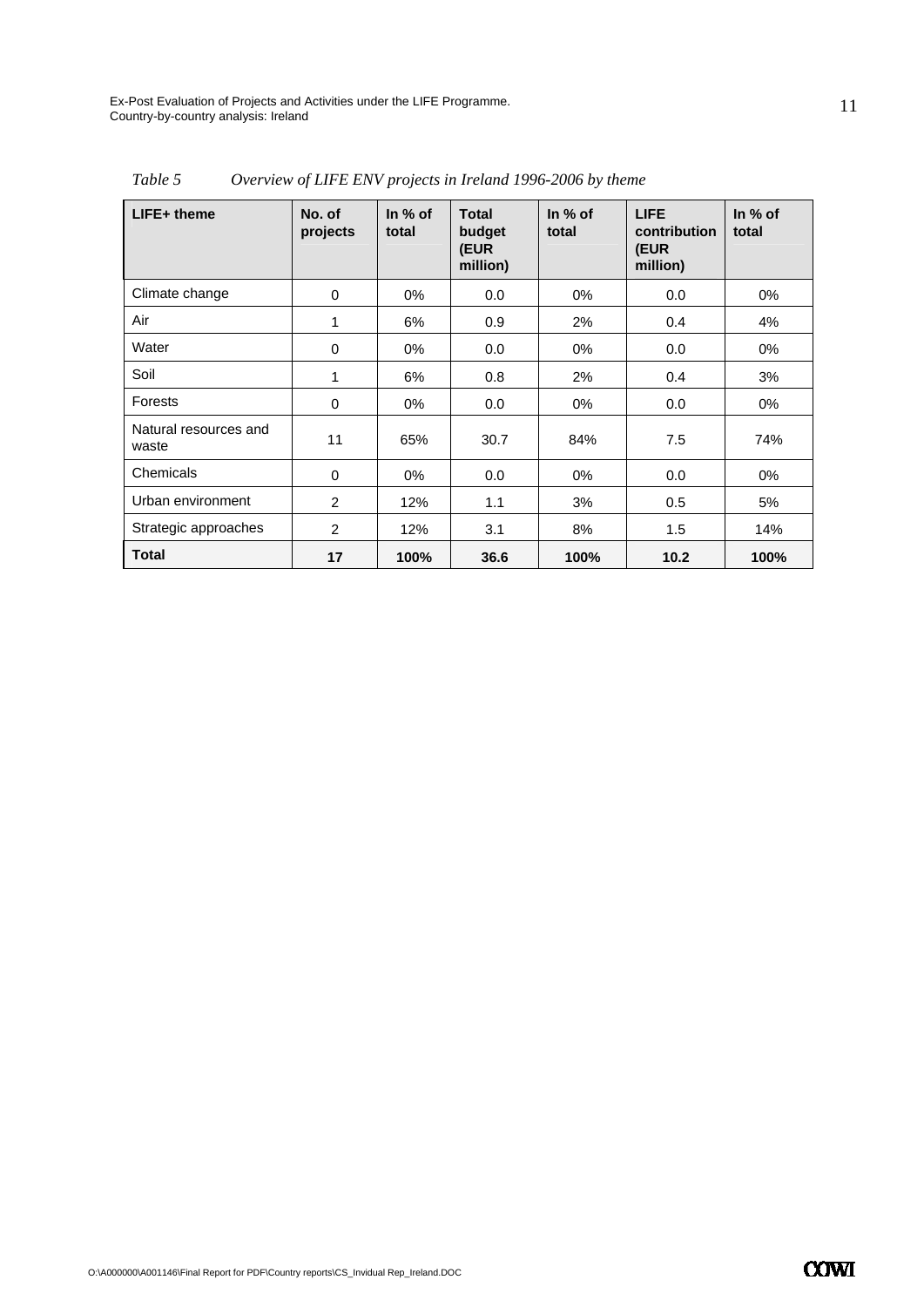| <b>Beneficiary type</b>                  | No. of<br>projects | In % of<br>total | <b>Total</b><br>budget<br>(EUR<br>million) | In % of<br>total | <b>LIFE</b><br>contribution<br>(EUR<br>million) | In % of<br>total |
|------------------------------------------|--------------------|------------------|--------------------------------------------|------------------|-------------------------------------------------|------------------|
| <b>Public entities</b>                   |                    |                  |                                            |                  |                                                 |                  |
| National authority                       | $\mathbf 0$        | 0%               | 0.0                                        | 0%               | 0.0                                             | 0%               |
| Regional authority                       | $\mathbf 0$        | 0%               | 0.0                                        | $0\%$            | 0.0                                             | 0%               |
| Local authority                          | 5                  | 29%              | 5.5                                        | 15%              | 1.9                                             | 19%              |
| Development agency                       | $\mathbf 0$        | 0%               | 0.0                                        | 0%               | 0.0                                             | 0%               |
| Intergovernmental body                   | $\Omega$           | 0%               | 0.0                                        | 0%               | 0.0                                             | $0\%$            |
| Park-reserve authority                   | $\mathbf 0$        | 0%               | 0.0                                        | 0%               | 0.0                                             | 0%               |
| Sub-total                                | 5                  | 29%              | 5.5                                        | 15%              | 1.9                                             | 19%              |
| <b>Public and private enterprises</b>    |                    |                  |                                            |                  |                                                 |                  |
| International enterprise                 | 3                  | 18%              | 13.6                                       | 37%              | 2.1                                             | 21%              |
| Large enterprise                         | $\mathbf 0$        | 0%               | 0.0                                        | 0%               | 0.0                                             | 0%               |
| SME Small and medium sized<br>enterprise | $\mathbf 0$        | 0%               | 0.0                                        | 0%               | 0.0                                             | 0%               |
| Mixed enterprise                         | 1                  | 6%               | 1.6                                        | 4%               | 0.7                                             | 6%               |
| Public enterprise                        | 4                  | 24%              | 12.4                                       | 34%              | 3.8                                             | 37%              |
| Sub-total                                | 8                  | 47%              | 27.5                                       | 75%              | 6.5                                             | 64%              |
| <b>NGOs and research</b>                 |                    |                  |                                            |                  |                                                 |                  |
| NGO-Foundation                           | $\Omega$           | 0%               | 0.0                                        | 0%               | 0.0                                             | $0\%$            |
| <b>Research institutions</b>             | $\mathbf{1}$       | 6%               | 0.9                                        | 3%               | 0.5                                             | 5%               |
| University                               | $\mathbf 0$        | 0%               | 0.0                                        | 0%               | 0.0                                             | 0%               |
| Training centre                          | $\mathbf 0$        | 0%               | 0.0                                        | 0%               | 0.0                                             | 0%               |
| Sub-total                                | 1                  | 6%               | 0.9                                        | 3%               | 0.5                                             | 5%               |
| None indicated                           | 3                  | 18%              | 2.7                                        | 7%               | 1.3                                             | 12%              |
| <b>Total</b>                             | 17                 | 100%             | 36.6                                       | 100%             | 10.2                                            | 100%             |

*Table 6 Ireland LIFE ENV projects 1996-2006 according to beneficiary type*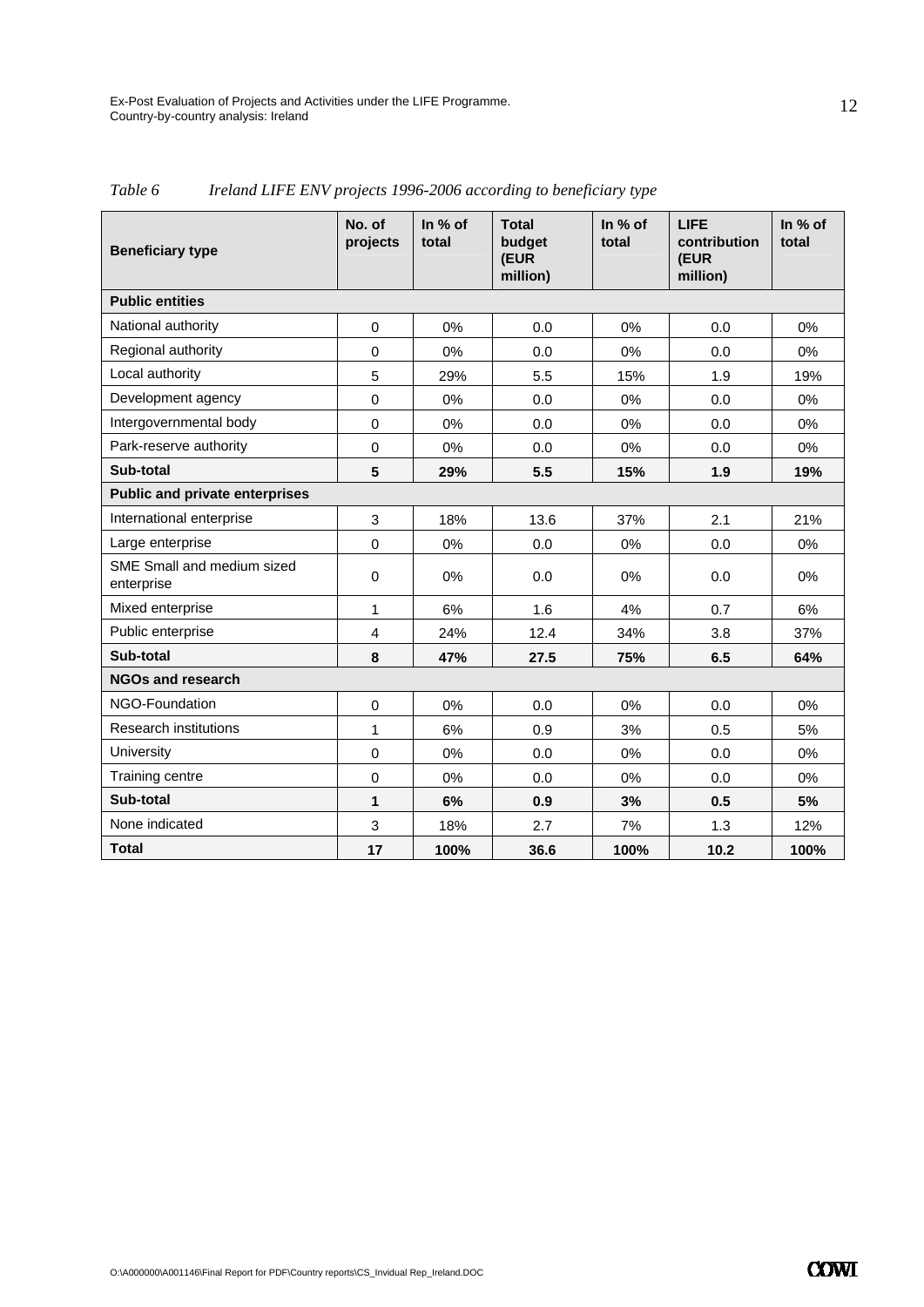#### **Appendix 3 Summary tables on LIFE Nature projects in Ireland**

| <b>Generation</b>                              | Year         | <b>Number of</b><br>projects | <b>Total budget</b><br>(EUR<br>million) | <b>Total LIFE</b><br>co-financing<br>budget (EUR<br>million) | Average<br>duration<br>(years) | Average<br><b>LIFE funding</b><br>per project<br>(EUR<br>million) |
|------------------------------------------------|--------------|------------------------------|-----------------------------------------|--------------------------------------------------------------|--------------------------------|-------------------------------------------------------------------|
| LIFE II                                        | 1996         | 1                            | 4.9                                     | 1.5                                                          | 3.0                            | 1.5                                                               |
|                                                | 1997         | $\pmb{0}$                    | 0.0                                     | 0.0                                                          | 0.0                            | 0.0                                                               |
|                                                | 1998         | $\pmb{0}$                    | 0.0                                     | 0.0                                                          | 0.0                            | 0.0                                                               |
|                                                | 1999         | 0                            | 0.0                                     | 0.0                                                          | 0.0                            | 0.0                                                               |
|                                                | <b>Total</b> | $\mathbf{1}$                 | 4.9                                     | 1.5                                                          | 3.0                            | 1.5                                                               |
| LIFE III                                       | 2000         | $\overline{2}$               | 1.1                                     | 0.7                                                          | 5.0                            | 0.3                                                               |
|                                                | 2002         | $\mathbf{1}$                 | 4.2                                     | 3.1                                                          | 6.0                            | 3.1                                                               |
|                                                | 2003         | 1                            | 2.1                                     | 1.6                                                          | 5.0                            | 1.6                                                               |
|                                                | 2004         | $\overline{2}$               | 4.7                                     | 3.5                                                          | 5.0                            | 1.8                                                               |
|                                                | <b>Total</b> | $\bf 6$                      | 12                                      | 9                                                            | 5.2                            | 1.5                                                               |
| LIFE III<br>extension                          | 2005         | 1                            | 2.6                                     | 1.3                                                          | 4.0                            | 1.3                                                               |
|                                                | 2006         | 0                            | 0.0                                     | 0.0                                                          | 0.0                            | 0.0                                                               |
|                                                | <b>Total</b> | $\mathbf{1}$                 | 2.6                                     | $1.3$                                                        | 4.0                            | 1.3                                                               |
| <b>Grand total</b>                             |              | 8                            | 19.6                                    | 11.8                                                         | 4.8                            | 1.5                                                               |
| Comparative<br>figures for all<br>NAT projects |              | 771                          | 1,224.1                                 | 637.2                                                        | 4.2                            | 0.8                                                               |

*Table 7 Overview of LIFE NAT projects in Ireland, 1996-2006* 

*Table 8 Categories of LIFE NAT projects in Ireland, 1996-2006* 

| <b>LIFE NAT themes</b>       | No. of<br>projects | In % of total | <b>Total budget</b><br>(EUR million) | In % of<br>total | <b>LIFE</b><br>contribution<br>(EUR<br>million | In $%$ of<br>total |
|------------------------------|--------------------|---------------|--------------------------------------|------------------|------------------------------------------------|--------------------|
| <b>Habitats Directive</b>    | 5                  | 63%           | 13.7                                 | 70%              | 9.6                                            | 81%                |
| <b>Birds Directive</b>       | 3                  | 38%           | 6.0                                  | 30%              | 2.2                                            | 19%                |
| <b>Biodiversity projects</b> | 0                  | $0\%$         | 0.0                                  | 0%               | 0.0                                            | $0\%$              |
| <b>Total</b>                 | 8                  | 100%          | 19.6                                 | 100%             | 11.8                                           | 100%               |

13